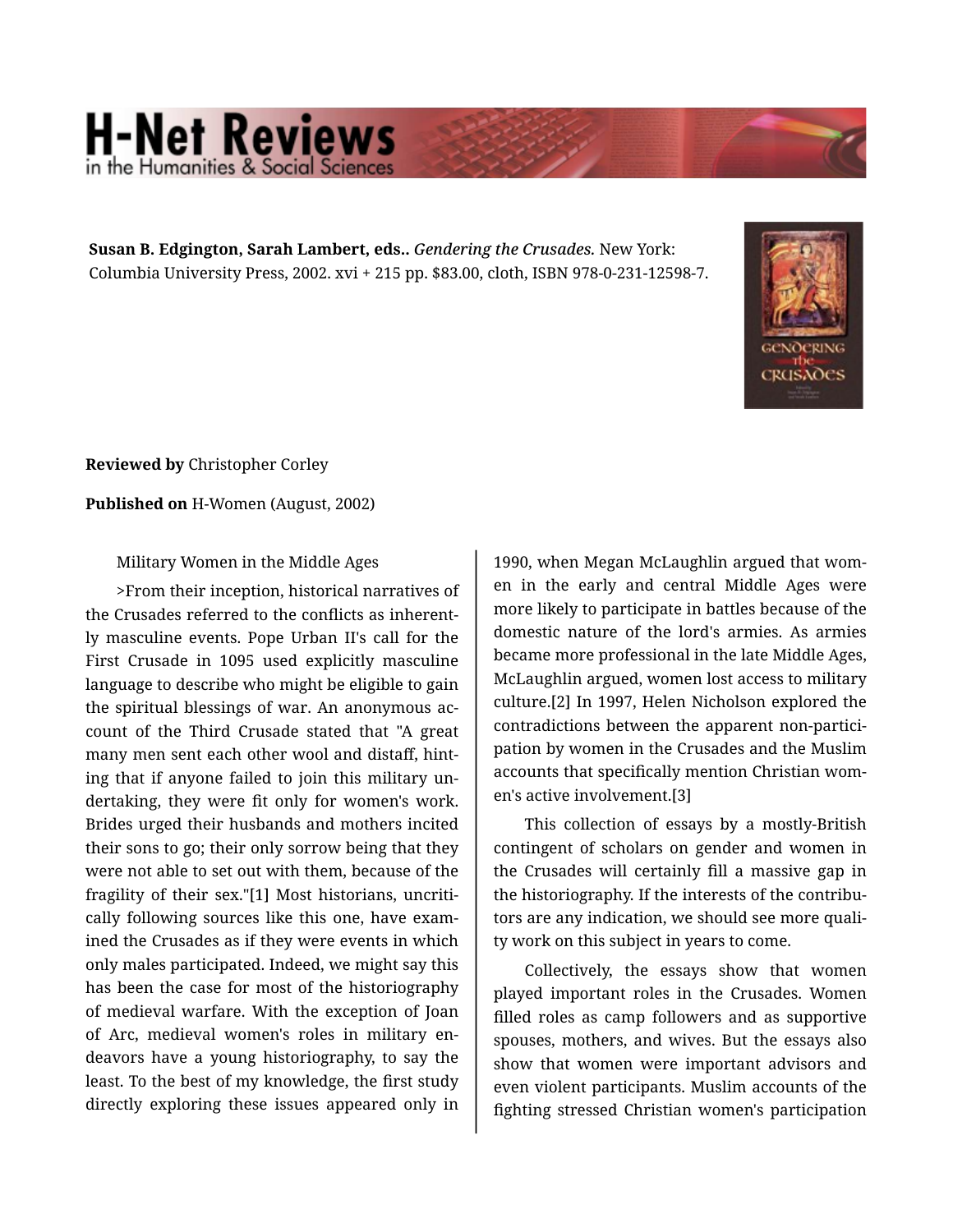in the events, as donning armor and fighting alongside knights. While the scholars show in what capacities women participated in the events, they also reveal the ways in which the wars were imagined and retold, and gender lies at the heart of these issues. Medieval narratives were gen‐ dered in that they reflected the social lives and ex‐ pectations of the wider society, but gender also ac‐ tively framed the meaning of the wars and cultur‐ al conflicts for people who lived at the time as well as for the people in later generations who would read about the wars in historical narra‐ tives.

The thirteen essays are not divided into the‐ matic sections, but the first four contributions set the theme for the book by establishing the rela‐ tionship between gender and crusading. All four essays, beginning with Sarah Lambert's excellent examination of gender in the Crusade narratives, have as their focus the paradox between the his‐ torical presentation of the Crusades and the livedreality of the people involved in them. Lambert notes how Crusade narratives, from Guibert of Nogent's description of the call for the First Cru‐ sade to the Third Crusade's *Itinerarium Peregri‐ norum*, present the events as masculine and use femininity as a "symbol of weakness" (p. 6). At the same time, nearly all of the writers noted that women were present during the military conflicts. Which statements should we believe? Lambert ar‐ gues that the narratives represent an "ordering of society" rather than the actual events. The narra‐ tives helped construct an "idea" of Crusading that was "based on and contributed to the organiza‐ tion of their culture" (p. 13).

Michael Evans shares Lambert's insights and applies them to the descriptions of women wear‐ ing armor and bearing arms. If fighting was a masculine activity, how might we explain the de‐ scriptions of European women fighting from Mus‐ lim chroniclers such as Imad ad-Din and Usamah ibn-Munqidh? Evans argues that Muslim narra‐ tives were formed through a literary culture that

stretched back to ancient Greek and Persian sto‐ ries, especially with the tradition of Amazons who evidently rejected their femininity and their nur‐ turing social roles. On the other hand, Evans ar‐ gues that these women were not totally figments of the authors' imaginations. Women were present, he argues, and he shows how various au‐ thors described a "gendered weaponry" that sig‐ nal women's involvement in emergency battle sit‐ uations (p. 53). The European narratives never de‐ scribe women wearing armor. They used "un‐ knightly weapons" such as knives instead of swords and bows instead of crossbows, so Evans concludes (and most of the other contributors concur) that women were present during the fighting but entered the fray only when the situa‐ tion became desperate.

In another excellent essay, Constance Rousseau explains how gendered perceptions of involvement in the Crusades by the papacy changed over time. Rousseau's examination of pa‐ pal attitudes between 1095 and 1221 (First through Fifth Crusades) shows how the papacy shifted toward an inclusionary idea of Crusading after the fall of Jerusalem in 1187. While Pope Ur‐ ban II used masculine language (that limited the availability of spiritual benefits to males) to ap‐ peal for volunteers for the First Crusade, Pope In‐ nocent III called for both genders to participate. By the thirteenth century, Rousseau argues, "litur‐ gical, penitential and financial support which in‐ volved both sexes became an established feature in the crusade movement" (p. 39).

Other contributions consider important sub‐ jects such as famous female personages in the Crusades, the experiences of women in the fight‐ ing and in Middle Eastern society, and the devo‐ tion to female saints. Keren Caspi-Reisfeld shows the different ways that women were involved in the eastern battles. Women were actively in‐ volved in Crusading diplomacy. Queen Melisende effectively ruled the Latin Kingdom of Jerusalem from 1131 to 1152, and western Queens and

2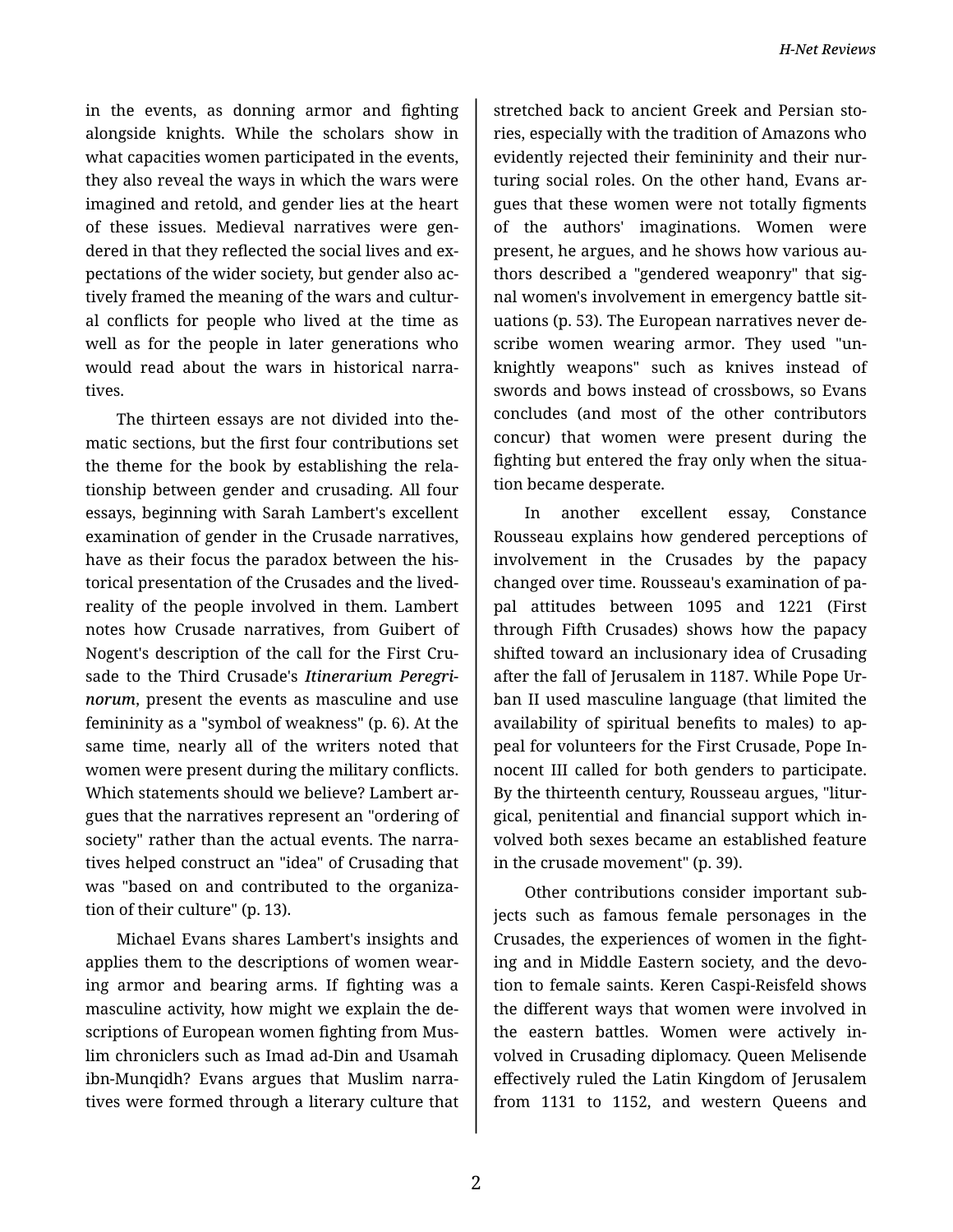princesses, such as Eleanor of Aquitaine and Queen Marguerite of France supported the Holy Wars in many ways. Hildegard of Bingen's spiritu‐ al fame allowed her to give advice to Philip of Al‐ sace, Count of Flanders, between 1176 and 1177. But the contributions also nicely show how wom‐ en of the lower ranks participated. Few medieval wars were fought on battlefields and so the con‐ flicts often included people who happened to be present, armed warrior knight or not.

Washerwomen and prostitutes moved with the army; other women sent water and ammuni‐ tion to the front lines and helped fill the moats. These efforts were recognized by the male war‐ riors, Caspi-Reisfeld argues, because the chroni‐ cles often note women sharing in the plunder and booty of the battles. If the methods of medieval warfare encouraged women to become actively involved, as Yvonne Friedman explains, this type of warfare also made women extremely vulnera‐ ble to captivity. While elite women might be spared for the highest ransoms, most women were sexually assaulted and many were sold into slavery. Christian women's return from captivity was more problematic than men's, Friedman ar‐ gues, as even married women were believed to be dishonored by their time with Muslims and thus many freed women ironically ended their lives in European convents.

This collection will make an important contri‐ bution to the historiography of the Crusades and to the burgeoning study of women in military his‐ tory.

The excellent bibliography of primary and secondary sources utilized in the essays will be very helpful for students interested in conducting further research on the Crusades; for this reason alone the text should be in the general library col‐ lections of all colleges and universities.

Columbia University Press has evidently priced the paperback with the hope that instruc‐ tors offering courses on the Crusades, the Middle Ages, Women's History, and Gender Studies might

include the text among their course books. The collection could work for courses on the Crusades or Middle Ages, but I would hesitate to use it in more general courses in Gender Studies or Wom‐ en's History unless the instructors are willing and prepared to provide extensive background on the Crusades and their significant events and figures for their students. No general narrative of the pe‐ riod is included and important events and per‐ sons are not explored in any length. The inclusion of dates for significant figures, to cite a minor but revealing example, evidently depended on the in‐ dividual contributors rather than a set editorial policy. Thus while Constance Rousseau provides dates for the papacies of Pope Urban II (1088-99) and Pope Innocent III (1198-1216), students will be at a loss to know when significant women such as Anna Comnena (b. 1083) and Hildegard of Bin‐ gen (1098-1179) lived.

More significant, however, is the lack of an in‐ troduction to the essays. The book only includes a short (three-page) preface by James Powell. Not only will students be unable to find an overview of the Crusades and their context in this book, but the editors missed an important opportunity to outline significant issues in the study of women in the Crusades, military history, or of debates relat‐ ing to the study of gender in the Middle Ages. As it stands, the onus will be on the instructor and the students to fill in the important contextual and historiographic blanks that undergird these inter‐ esting essays. This is all the more important be‐ cause the essays reveal very different views on what "gendering the Crusades" actually means for contemporary historians. For instance, Lambert, Evans, Rousseau, and several other contributors show a nuanced view of gender as an essential part of how humans interpret and order their world. But some contributors appear to view gen‐ der as simply finding women and women's activi‐ ties in the past. Peter Frankopan's interesting piece on the virtues of Anna Comnena's *Alexiad* falls apart when he asks what we can learn about women and gender in Byzantium from Comnena.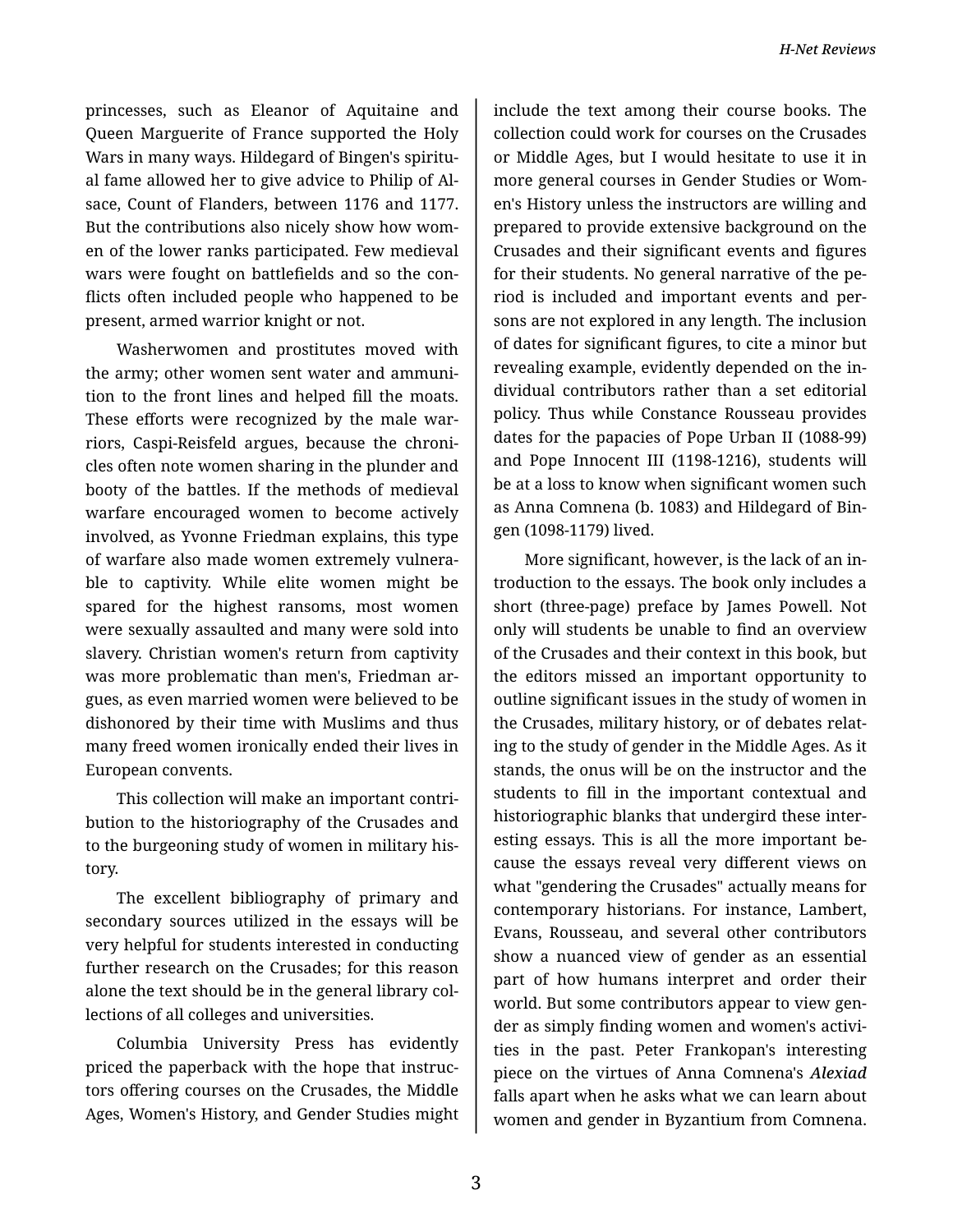He states that Comnena "tells us very little about what it meant to be a woman.... the question of gender is largely hidden from the text, and it is only from Anna's occasional emotional outpour‐ ing about her husband that we are aware the source was written by a woman" (p. 68). In her es‐ say on Hildegard of Bingen and Philip of Flanders, Miriam Rita Tessera states that since "the abbess's authority was received in contemporary society without consideration of her gender ... her idea of crusade ... was not influenced by her female per‐ spective" (p. 84). Do we need to know whether a source was written by a man or a woman to see how gender is an essential lens through which people have viewed their world? These comments border on essentialism and fall very short of the standard set in many of the essays, where the his‐ torians meticulously analyze the sources to see how gender was an essential way in which these people interpreted their world, which is certainly not the same as seeing an "emotional outpouring" nor a necessarily "female perspective" in the sources.

## Notes

[1]. *Chronicle of the Third Crusade: A Transla‐ tion of the* Itinerarium Peregrinorum *and* Gesta Regis Ricardi, trans. Helen Nicholson (Aldershot: Ashgate, 1997), p. 48.

[2]. Megan McLaughlin, "The Woman War‐ rior: Gender, Warfare and Society in Medieval Eu‐ rope," *Women's Studies* 17 (1990): 193-209.

[3]. Helen Nicholson, "Women on the Third Crusade," *Journal of Medieval History* 23 (1997): 335-349. Few other historians have directly ad‐ dressed the issue. See, for example, James Brundage, "Prostitution, Miscegenation and Sexu‐ al Purity in the First Crusade," in *Crusade and Set‐ tlement: Papers Read at the First Conference for the Society for the Study of the Crusades and the Latin East and Presented to R. C. Smail*, ed. Peter W. Edbury (Cardiff: University College Cardiff Press, 1985), 57-64; Ronald Finucane, *Soldiers of the Faith: Crusaders and Moslems at War* (Lon‐

don, 1977); James M. Powell, "The Role of Women in the Fifth Crusade," in *The Horns of Hattin*, ed. B. Z. Kedar (Jerusalem, 1992), 294-301; and M. Pur‐ cell, "Women Crusaders: A Temporary Canonical Aberration?" in *Principalities, Powers and Es‐ tates: Studies in Medieval and Early Modern Gov‐ ernment and Society*, ed. L. O. Frappell (Adelaide, 1979). A new reference book on military women in world history should appear shortly: Reina Pennington, ed., *Military Women Worldwide: A Biographical Dictionary* (Westport, Conn., forth‐ coming).